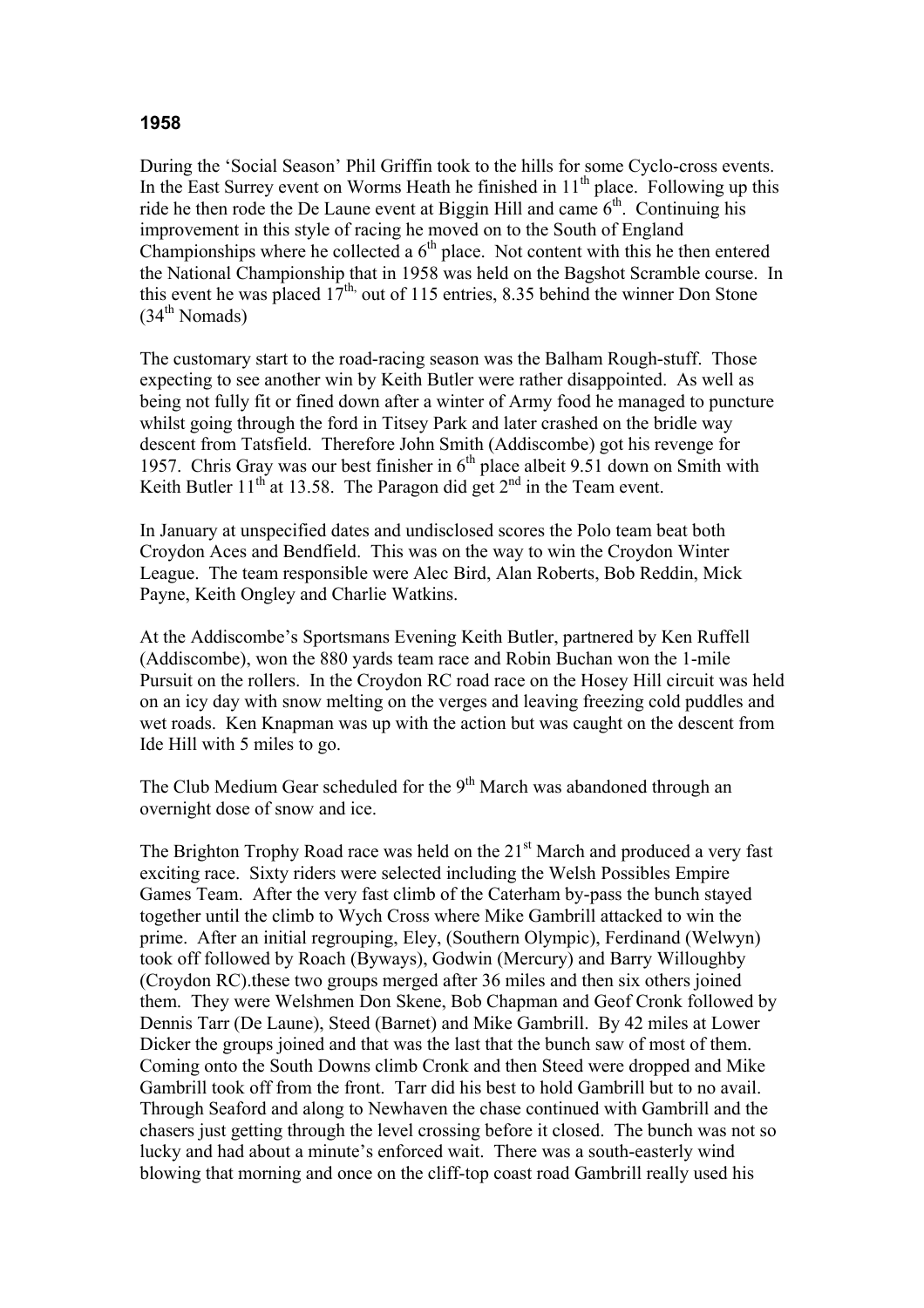100" top gear (52 x 14) to good effect increasing his lead to over  $2\frac{1}{2}$  minutes by the Finish on Madeira Drive, Brighton. He was a clear and comfortable winner in the record time of 2.50.12 for the 70 miles. The only other man to impress was Robin Buchan who came from the main bunch to catch the chasers just before Newhaven. At the Finish Robin Buchan came  $4<sup>th</sup>$  at 2.11. Keith Butler was  $11<sup>th</sup>$  at 3.47, Alan Sturgess  $39<sup>th</sup>$  and Les Black  $47<sup>th</sup>$ .

Fourteen riders faced the Timekeeper on the 30<sup>th</sup> March for the Jim Fox '25'. Thirteen of them need not have bothered. Robin Buchan slaughtered the rest by finishing in 59.59. Len Saunders was in  $2<sup>nd</sup>$  place over 4 minutes slower in 1.4.03. Norman Burnard was another 2 minutes back on 1.6.41 and Wally Happy on 1.6.46. Such was Robin's superiority that only two riders beat his time on handicap. Len Saunders was, justifiably, the winner with a nett 59.33 and John Cleeve was  $2<sup>nd</sup>$  with 59.37.

Pete Smith was our only prizewinner on the Track at Easter with  $3<sup>rd</sup>$  place in the 5 miles at Portsmouth. Robin Buchan did win the Fountain '25' in 1.0.13 on the Sunday. Forty-eight riders decided not to start this event including 5 of our 6 entries. From the result card it must have been extremely hard on the way back. For example Robin took 29.05 to get to the 12.45 miles turn and 31.08 to get back. On the Monday he only came 2<sup>nd</sup> in the Actonia '25'. His time then was 1.0.32 whilst Len Saunders finished in 1.6.08 and Alan Baxendine 1.8.00.

Alan Baxendine and Keith Butler took a long train journey up to Mallory Park near Leicester on Saturday the 12<sup>th</sup> April to ride the new Closed Circuit. Alan produced an excellent sprint to collect  $6<sup>th</sup>$  prize but Keith was unplaced. The following day it blew a gale and times and efforts were severely affected. In the Apollo '25' fastest Paragon rider was Ron Stempfer with 1.8.23 followed by John Cleeve, 1.9.18, Pete Hodder, 1.11.14, Mick Burn 1.11.36 and Pete Wall 1.16.50. Robin Buchan finished  $5<sup>th</sup>$  in the Clarence Whs '25' with a 1.1.59 whilst John Gallo and Alan Baxendine travelled all the way to Salisbury for two disappointing rides of 1.7.10 and 1.9.20 respectively. Closer to home the Club had riders in the Apollo road race held at Green Street Green near Orpington on the 13<sup>th</sup> April. Keith Butler broke away with Norman Hill (Kentish Whs) and two others but failed to hold one of Hill's attacks to finally finish in 3<sup>rd</sup> place. Following Keith were Alan Sturgess in  $8<sup>th</sup>$  place, Wally Happy  $9<sup>th</sup>$  and Les Black  $20<sup>th</sup>$ .

On the 20<sup>th</sup> April Robin returned a 58.40 in the Bec '25' while Chris Gray punctured and finished with a 1.7. The team in the Delta Longmarkers was John Cleeve 1.7.26, Mick Burn 1.10.20 and Geoff Osborne 1.14.56. Dave Morley came  $5<sup>th</sup>$  in the 34<sup>th</sup> Nomads Junior road race. Alan Baxendine collected  $5<sup>th</sup>$  prize in the Hounslow 70 miles road race and Ron Stempfer came  $6<sup>th</sup>$  at Lee-on-Solent.

At the NCU Spring Meeting Robin Buchan came  $2<sup>nd</sup>$  in the Invitation 10 miles and Dave Wood collected 3 of the 10 prizes in the Course des primes.

Keith Butler was still trying to beat his best '50' time set at the end of his first season of racing in 1956. His next chance came in the SCCU '50' on the 27<sup>th</sup> April but once again he was out of luck. It was a spiteful day – sunny but with a gale force wind that littered the ground with broken branches and leaves. Although he caught 13 riders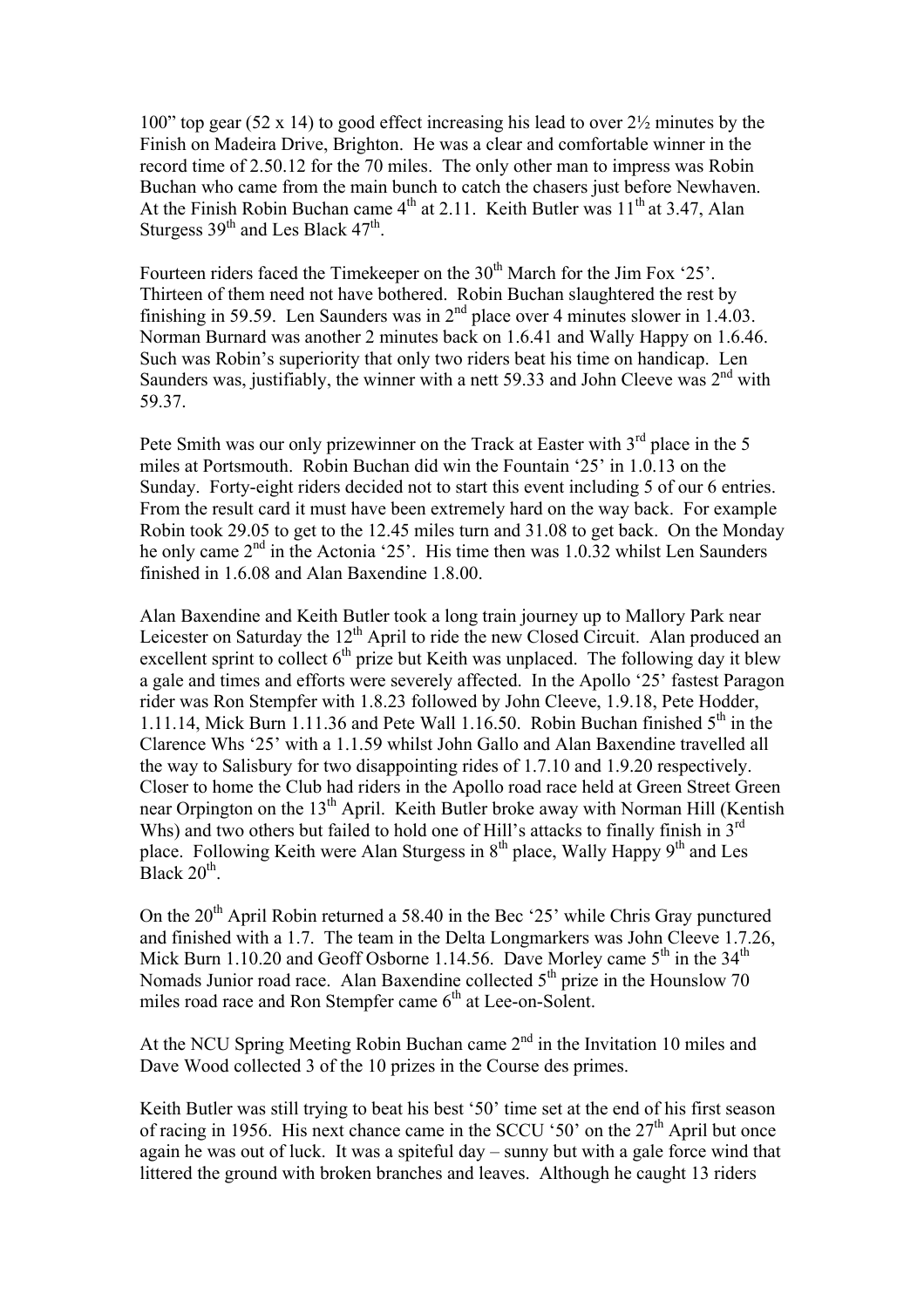and produced a 2.8.27 it was only good enough for  $3<sup>rd</sup>$  place. John Smith (Addiscombe) won with a superb, for the morning, 2.4.34. Keith had some consolation in that he was  $1<sup>st</sup>$  on Handicap. This was from the King of the Handicappers – Alan Gordon! Those who rode in the that era knew that without supreme improvement or act of God one Handicap win was about as much as one could expect from Alan. And in Keith's case so it proved! Those who won two handicaps from Alan were considered heroes. The man who collected three in a season was looked upon with awe by we mere mortals and with complete distrust by Alan. Other times were by Chris Gray, 2.14.27, John Gallo 2.15.04, Len Saunders 2.16.34, John Cleeve 2.20.00, Brian Amsdell 2.28.59, Mick Burn 2.31.00 and Harry Patmore 2.37.14. The Paragon was 2<sup>nd</sup> Team.

Len Saunders got his just deserts with a fine win in the Dave London '30' on the 4<sup>th</sup> May. His 1.15.20 beat the other 17 quite comfortably and he took the Handicap Trophy as well. Tony Kerss was  $2<sup>nd</sup>$  in 1.16.17 and surprise entry Les Ingman  $3<sup>rd</sup>$  in 1.17.21. Tony also collected a  $2<sup>nd</sup>$  place in the handicap section, 1.14.47, with S Hamblen just 4 seconds slower. Robin Buchan produced a 58.25 in the High Wycombe '25' with Alan Norris coming in with a 1.7.38. Bruce Smith won the Eclipse '25' with a 1.3.41 In the Addiscombe '50' John Cleeve finished in 2.18.13 and John Gallo a 2.23 after losing some 3 minutes at the Start. On the Polo Field the A Team lost to Solihull 6 –7 in the first match of the National League but later beat their B Team  $10 - 6$ .

News from the Services on the  $7<sup>th</sup>$  May when Keith Butler came  $7<sup>th</sup>$  in the Army '25' Championship held at Ollerton with a 1.0.01. At the Dulwich Paragon Meeting Robin Buchan won the 9 laps Invitation Pursuit and then won the 10 miles scratch with Wally Happy in 3<sup>rd</sup> place.

On the  $18<sup>th</sup>$  May Robin Buchan won the Nonsuch '25' with a 1.0.10. Keith Butler had entered the Yiewsley '50' on the Bath Road looking for that elusive fast time and once again collected a very windy morning. However Keith was riding his roadracing machine and made good use of the gears to finally improve his time for the distance to 2.6.35. This was for 5<sup>th</sup> place. Tony Kerss tried the Catford '50' and got round in 2.12.07. Pete Hodder completed the NCU Surrey Section '25' in1.10.03.

Robin Buchan was  $5<sup>th</sup>$  in the Farnham '25' on the 25<sup>th</sup> May with a 58.13. Chris Gray and Tony Kerss rode the Bellingham '25' and finished with a 1.1.53 and 1.4.35 respectively. John Cleeve went round the Caterham '50' in 2.23.07. In the London Centre Team Pursuit the B Team of Bruce Smith, Alan Sturgess, Dave Wood and Chris Gray beat the Archer RC. At the Kentish Whs Meeting Gerry Edmunds and Keith Butler were  $2<sup>nd</sup>$  in the 1000m Tandem Sprint after breaking the drive chain coming down the home straight. In the 25 miles London Centre Tandem paced event Robin Buchan came 2nd.

The National 25 mile Championships were held on the 1<sup>st</sup> June Robin Buchan finished  $4<sup>th</sup>$  with a 58.14. Keith Butler also went back to Ollerton for it. Unfortunately he had picked up a heavy cold during the week had to endure its effect. His 1.2.08 enabled him to claim 75th place whilst Chris Gray finished in 1.2.27. On the same day Alan Bristow finished  $5<sup>th</sup>$  in the Elsynge '25' with a 1.5.05.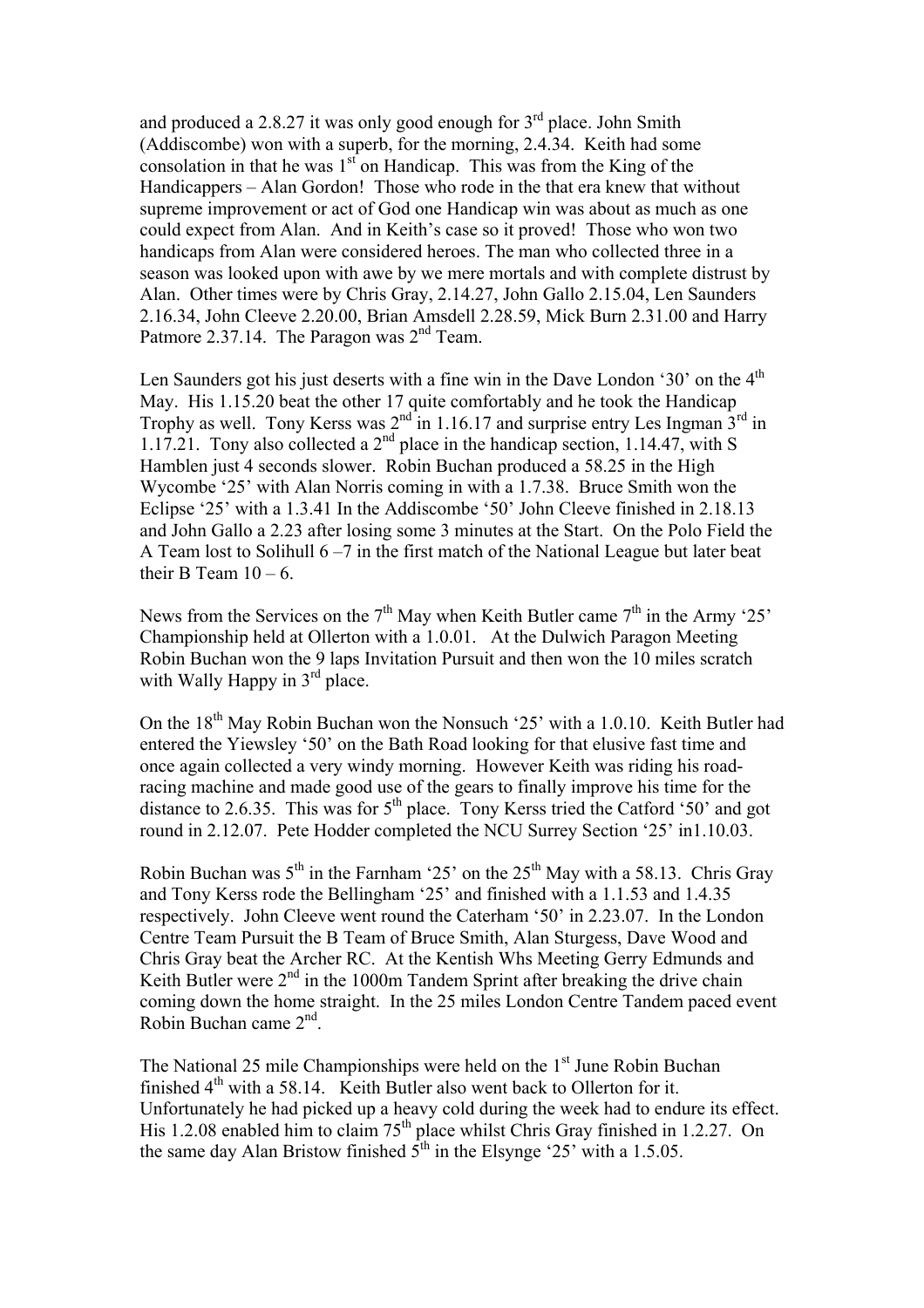On the  $4<sup>th</sup>$  June Robin Buchan initially partnered by Keith Butler and then by Mike Gambrill won the Fountain 100 lap Madison. Keith had a 'reviving' swing of hot tea whilst hanging onto the fence waiting his time to 'come in'. This managed to turn his stomach over and he promptly left everything on the grass in the back straight. Robin was then paired with Mike whose partner had crashed. They made an excellent pair and subsequently won a number of Madisons. On the same evening the Paragon won the League Match.

On the  $7<sup>th</sup>$  June Robin Buchan produced a double win at Herne Hill winning both the 9 laps Pursuit match and the 10-mile Scratch race. Wally Happy was  $3<sup>rd</sup>$  in the same race. The following day Keith Butler came  $2<sup>nd</sup>$  in the Addiscombe road race on the Ide Hill Circuit and Robin Buchan came 3<sup>rd</sup>. Chris Gray did a 1.5.07 in the Romford '25' and one would assume he had some trouble. Harry Patmore took part in the local VTTA '25' and clocked a 1.8.47.

On the  $14<sup>th</sup>$  June Robin Buchan won the Norwich ABC '25' with a 1.0.10 ride. The next day Alan Sturgess took  $2<sup>nd</sup>$  handicap in the Dulwich Paragon '25' with a 1.2.55 whilst Les Black finished in 1.5.48 and Brian Amsdell did a 1.6.18. Len Saunders did a 1.3.00 in the Prestonville Nomads '25 and Alan Bristow clocked a 1.4.41. Robin then came  $4<sup>th</sup>$  in the Shirley '50' in 2.6.41. On Tuesday at Crystal Palace Keith Butler won the Evening 30 miles massed start event. Bruce Smith won the 880 yards handicap at the Sussex Police Sports. On the Saturday Robin won the 9 laps double harness pursuit at the Aldersley Stadium, Wolverhampton. Then on the Wednesday Robin was  $4<sup>th</sup>$  in the Invitation 10 miles and Dave Wood came  $2<sup>nd</sup>$  in the 550 yards handicap. On that evening the Paragon won the London Region League Match.

Robin Buchan rode the National Championship '50' on the 22<sup>nd</sup> June and produced a 1.59.45 just 19 seconds outside the Club Record but it only placed him  $12<sup>th</sup>$  on the day. He had an early start and the worst of the cold morning. Back on home territory twenty-two riders set out for Brighton. It does seem incredible but this year some riders went off course! Mind you they could not be blamed for trying to duck out because it was a pig of a day. The riders had a dry start but from Handcross onwards the rain came down in stair-rods. Bill Diplo wrote in 'Blah'. 'Everyone who started completed the course. They had to as their kit was already in Brighton!' The man on form, Len Saunders, struggled to get to the coast in 1.47.16 that is a good 14 minutes slower than Keith Butler's winning ride in 1957. Les Ingman came  $2<sup>nd</sup>$  in 1.48.20 and Alan Bristow  $3<sup>rd</sup>$  in 1.49.27. The handicap was also deservedly taken by Len but only by 12 seconds from Alan Bristow. Ray Johnson was another 32 seconds behind in 3rd place. On the  $26<sup>th</sup>$  June Keith Butler produced a personal best '50' of 2.3.27 in the Inter-Services Championship whilst riding for the Army.

Keith Butler rode his first 100 miles event when he completed the midweek Army Championship on the Bath Road Course. He finished  $14<sup>th</sup>$  in 4.29.40 in spite of heavy rain falling during the last part of the race. Eight days later Keith Butler won the North Middlesex and Herts 10 miles Championship at Paddington Track. Pete Smith came  $4<sup>th</sup>$ .

Three riders took part in the WLCA '50 with the fastest of them being Chris Gray with a 2.6.05. Len Saunders completed the course in spite of a stomach upset in 2.12.37 and Brian Amsdell 2.14.59. Alan Bristow rode the Cambrian '25' in 1.7.01.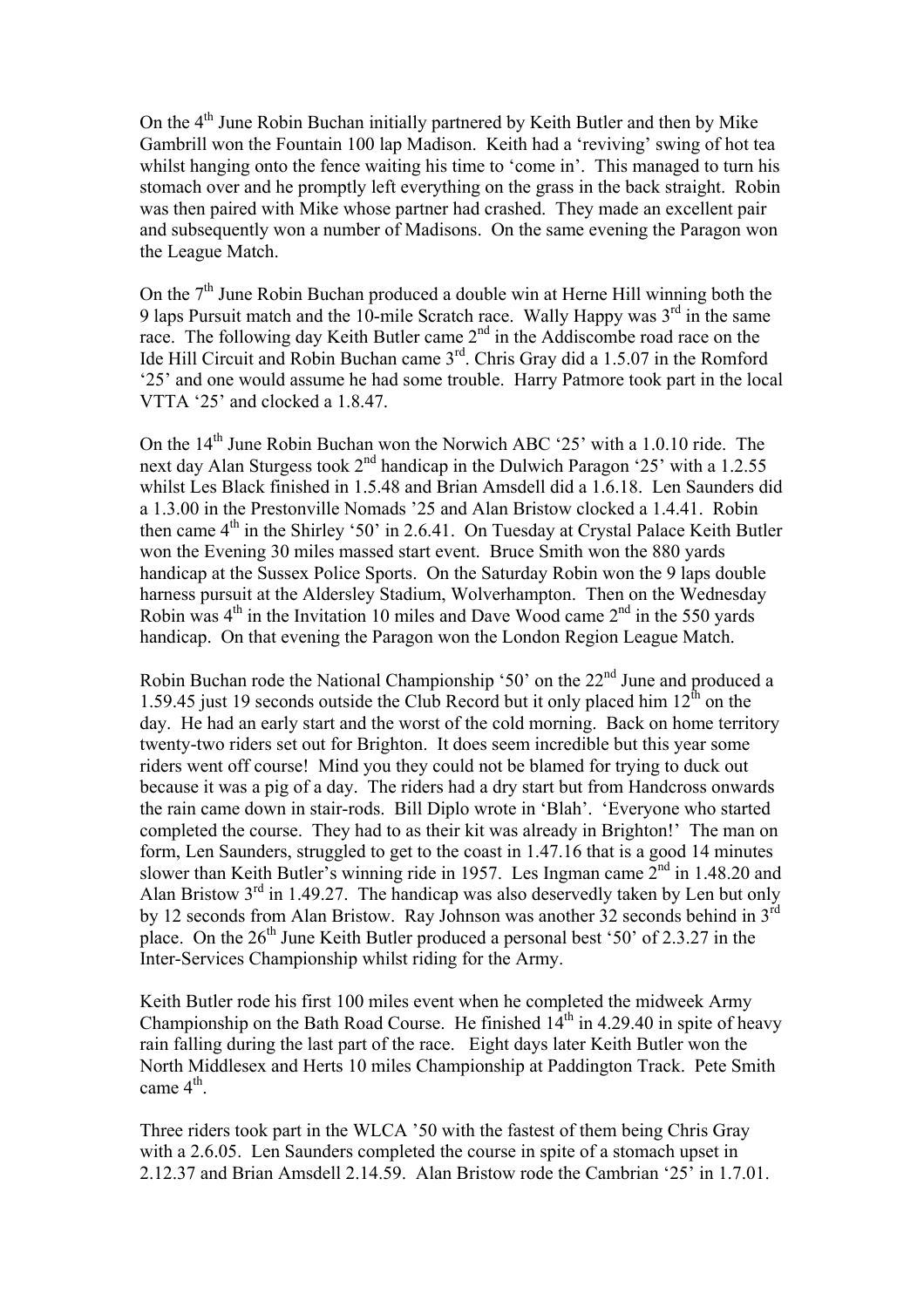At the Evening Track Meeting at Herne Hill Alan Baxendine was in fine form he took the AEU Cup for the 550 yards sprint from Dave Wood and Pete Smith and then the Frank Burton Cup for the 550 yards handicap from Dave Wood and Gerry Edmunds. He missed the 5 miles scratch as Pete Smith got by him with Norman Burnard in  $3<sup>rd</sup>$ place. Alan Sturgess won the Point to Point. In the Open Meeting Robin Buchan won the London Centre 10 miles championship.

On the Saturday Gerry Edmunds won the 1 lap Sprint at Herne Hill beating Dave Handley and Pete Carter in the Final. Robin Buchan was beaten in the quarter-finals of the National 4000m Pursuit Championship. He did, at least, go out to the former World Champion, Norman Shiel! The following day the Kingston '25' event saw Robin finish in  $2<sup>nd</sup>$  place with a 58.11 ride. Backed up by Len Saunders, 1.3.25, a personal best of 1.3.32 by Alan Bristow and a 1.5.9 from Tony Kerss the Paragon won the Team race. Harry Patmore elected to ride the Kentish Whs '100' and collected  $3<sup>rd</sup>$  handicap with his 4.57.32.

At the Poly Meeting on the 9<sup>th</sup> July Alan Sturgess won the 550 yards handicap and in the League Match the Paragon tied for  $1<sup>st</sup>$  place with Clarence Whs. In the  $2<sup>nd</sup>$  round of the London Centre Team Pursuit the A Team beat the Addiscombe and the B Team the Eltham Paragon.

The 13<sup>th</sup> July was a 'shocker' with gale force winds and driving rain especially for the late starters in the De Laune '25' – and all our riders were in the back half of the field! Robin Buchan crashed on one of the roundabouts on the Crawley bypass but remounted to finish in 1.1.38. Keith Butler remained upright but was still 6 seconds slower than Robin. Chris Gray returned a 1.4.01 so that the Paragon won the Team race. Alan Bristow beat Les Black in the Grove Manor '25' with a 1.3.53 to Les' 1.4.50.

The Goss Green Cup held in conjunction with the SCCU '100' had seven entries of whom only four started probably due to the thunderstorm and heavy rain that fell early in the morning. Fastest Paragon on the day was Keith Butler with a 4.31.03 that ought to have been a couple of minutes better but for a puncture at about 70 miles. He finished  $8<sup>th</sup>$  in the SCCU event. Also competing in his first '100' was Chris Gray who finished 2<sup>nd</sup> Paragon with 4.32.38. Other Paragon performances were by Harry Patmore, 5.9.42,  $3^{\text{rd}}$  and Aubrey Hill, 5.15.42,  $4^{\text{th}}$ . Chris Gray won the Handicap by 1.25 from Keith Butler, 4.19.38 to 4.21.03. Robin Buchan stuck to the shorter events and although also having to contend with the wet conditions won the Sydenham '25' in 58.43. Dave Morley travelled to Lancing for their '25' and surprised himself by finishing  $3<sup>rd</sup>$  and collecting  $2<sup>nd</sup>$  on handicap with a 1.5.09 ride. Tony Kerss recorded a 1.4.40 in the Kent RC event with Harry Patmore a little slower on 1.9.25 and Pete Wall finishing in 1.16. Alan Bristow got within 21" of his best in the Grove Manor '25' and Les Black finished in 1.4.40.

During the week Keith Butler rode an Army '25' on the Southend Road finishing in 57.11 for a personal best and a new Army Record. The evening before this event Keith was deciding what gear to ride. His track bike was fitted with 46 x 14 (88.2) and he was dithering between 50 x 16 (84.4) or 48 x 15 (86.4). Eventually he took off the 46-tooth chain ring and fitted the 50-tooth ring having decided on the 84.4.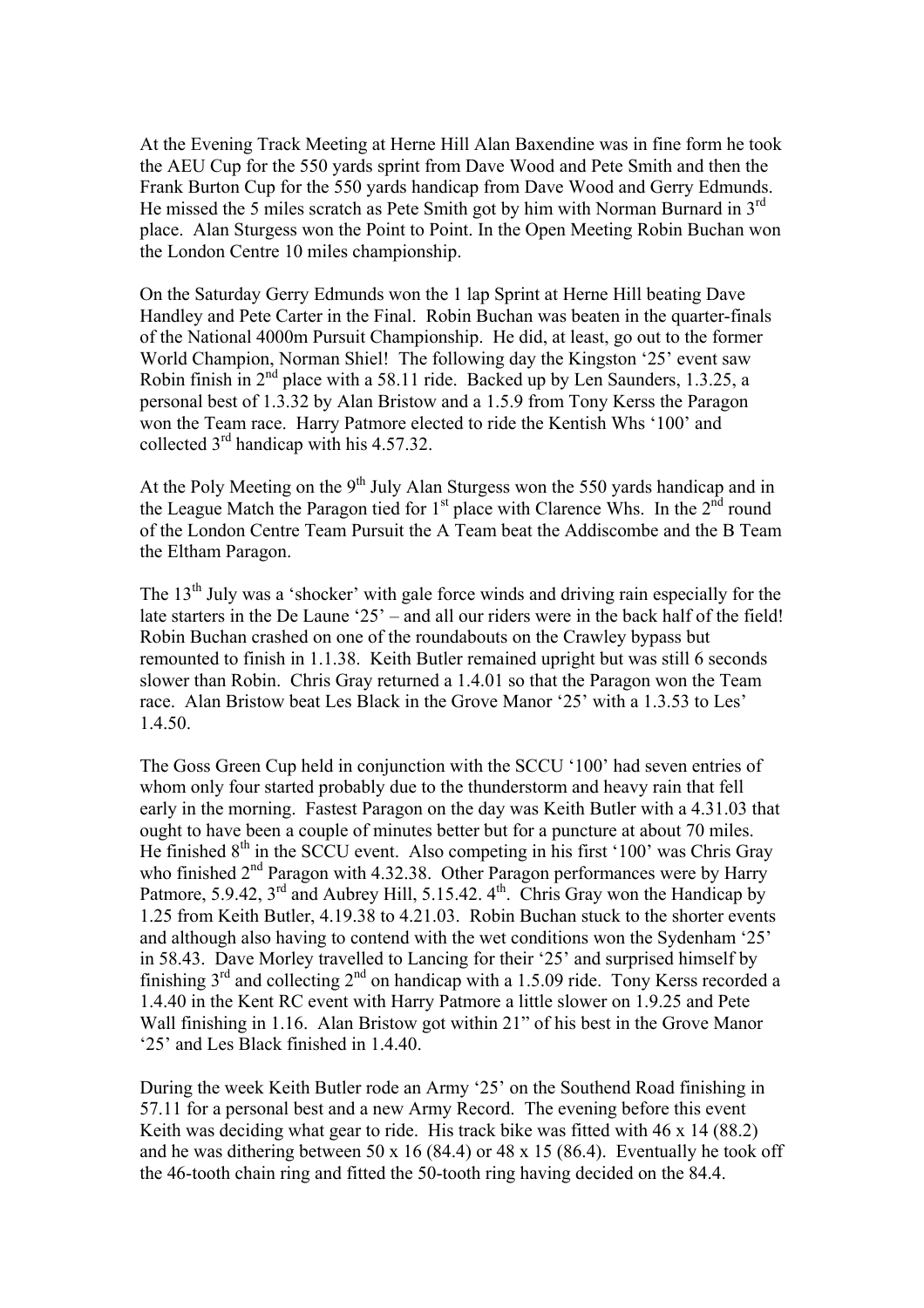Mother then called for Dinner. Over Dinner he mulled over the problem, decided to ride the 86.4 and on his return to the garage changed the cog to a 15. All to the good! The next morning he tore out to the turn with a tail wind, legs spinning as only they can on a light bike, Dunlop No.1 tubulars and a fixed wheel. Then he turned to come back. It was only as he hit the wind and the 'Revs' did not come as easily as they should did it come to him that he had not taken off the 50 chain ring. He was on 50 x 15 and it was 12¼ miles back to the timekeeper. He had to get back into the wind on this 90-inch gear. It was hard but you can't say it didn't work. That evening at Herne Hill Alan Baxendine came  $2<sup>nd</sup>$  in the Surrey Centre 5 miles Championship and Alan Sturgess came  $3<sup>rd</sup>$  in the 880 vards handicap. Chris Gray and Alan then rode the 12 laps Invitation Tandem Pursuit and came 3rd.

The Portsmouth Road '25' had 19 riders and a good morning. To underline the quality of the morning; seven of the nineteen riders recorded personal best times. Les Black was the first just getting the better of Les Ingman by just 1 second to take  $1<sup>st</sup>$  place. Their 1.1.11 and 1.1.12 were just that it too fast for Tony Kerss, 1.1.50, and Alan Sturgess 1.1.58 (personal best). Brian Greenfield received 10 minutes handicap after his disastrous Purley to Brighton ride but proved he was not as bad as all that with a personal best of 1.5.50. This, of course, gave him a 55.50 on handicap and the best time. Dave Wood was a scant 12 seconds slower with Ray Johnson again getting 3<sup>rd</sup> place with 58.44. Down on the Bath Road Keith Butler achieved an ambition by beating Robin Buchan. Keith's time in the Belle Vue '50' was a personal best of 2.1.46 (for 9<sup>th</sup> place) just 4 seconds too fast for Robin. Knowing how Robin lived his racing and how rarely anyone in the Club had beaten him it was about half an hour after they had both finished that Keith approached Robin. He need not have worried. It was the little people who did not work or used him that drew the full fury of the Buchan temper! Robin was always the first to admit when he had been beaten fair and square. But on that morning Keith was not too certain of that fact as he was later. Also on that morning Len Saunders came  $4<sup>th</sup>$  in the Southampton '25' with a best time of 1.1.02. On the following Monday the Paragon won the North Middlesex and Herts Team Pursuit Championship beating the Polytechnic in the Final. On Wednesday evening in the Redmon event Alan Baxendine came  $2<sup>nd</sup>$  in the Surrey Centre 5 miles Championship, Alan Sturgess was  $3<sup>rd</sup>$  in the 880 yards handicap and with Chris Gray came  $3^{\text{rd}}$  in a 12 lap tandem pursuit race.

The Paragon beat the Poly in the Final of the North Midds & Herts Team Pursuit Final by just 1.2 of a second. The in the  $3<sup>rd</sup>$  round of the London Centre Team Pursuit the B Team beat Catford whilst the A team had a ride-over against the Kentish Whs.

For the first time the Open '50' has a Trophy for the winner. Frank Southall offered the Palmer Cup that he won outright in the Tandem Paced 50 miles races at Herne Hill in the 1930s. Robin and Keith clashed again. It was a cold and misty morning and again Keith came out on top recording 2.3.01 (for 3<sup>rd</sup> place) to Robin's 2.3.06 (for 4th). At 25 miles Keith's lead over Robin was just 11 seconds that shows how close these two were! Len Saunders finished  $7<sup>th</sup>$  with 2.6.01, Chris Gray 10<sup>th</sup> in 2.6.23, Tony Kerss 12<sup>th</sup> in 2.7.18, and Harry Patmore 2.21.30. Messrs Butler, Buchan and Saunders took the team award for the Paragon.

On August Bank Holiday there were a variety of races for our riders to enjoy. Gerry Edmunds, partnered with Brian Dacey (De Laune) (who is still racing and winning in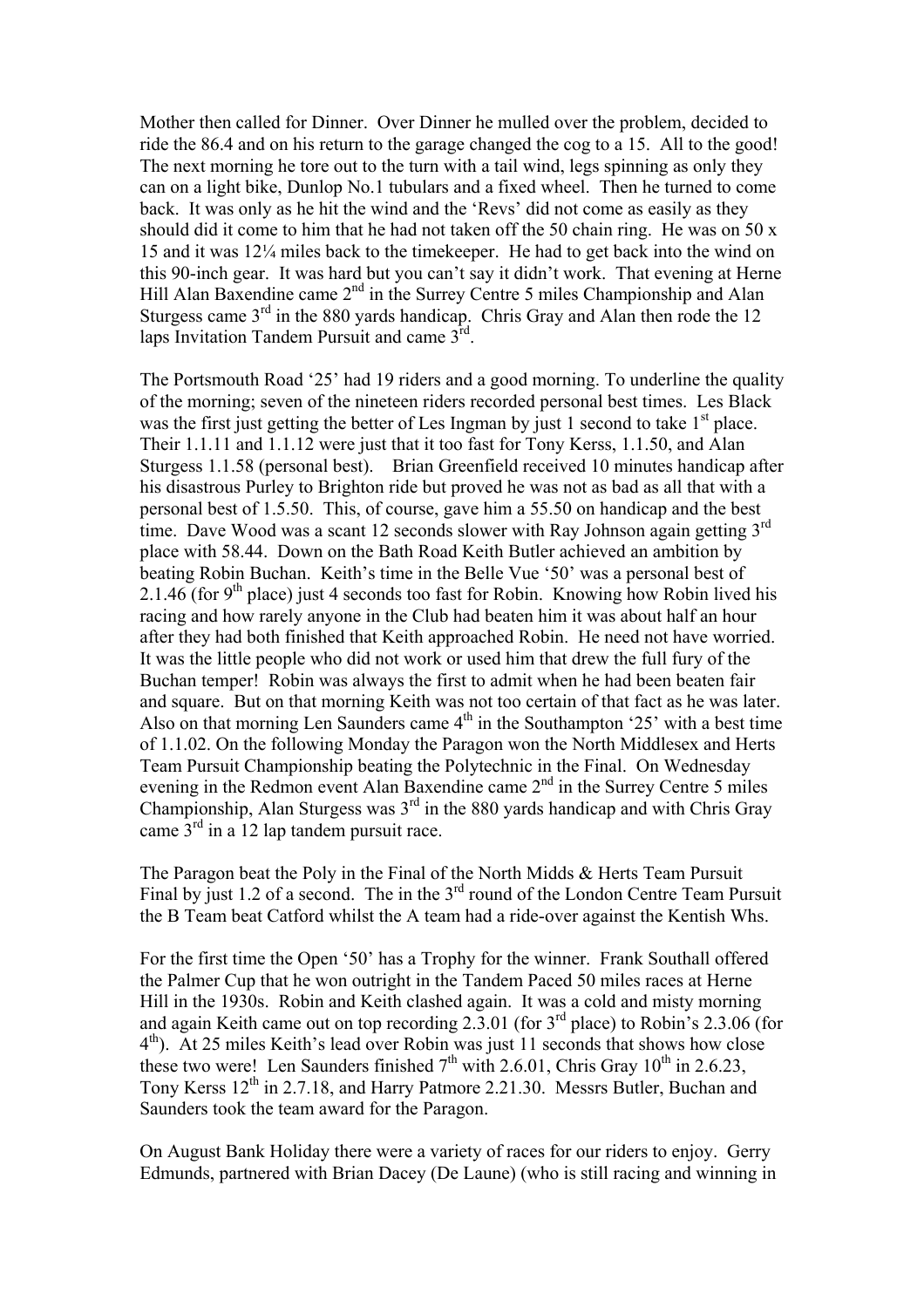2004!) took part in the National 1000m Tandem Sprint Championship. They went well together and reached the Final but were beaten by Dave Handley and Pete Carter. Robin Buchan was also in fine form as he won the Ten Minute Pursuit race clearing the track in 9½ minutes and covering 4 miles and 1300 yards in the full time. On the Monday at Portsmouth Gerry Edmunds won the 440 yards Sprint and Pete Smith was  $3<sup>rd</sup>$  in the 5 miles Scratch. Alan Sturgess and Bruce Smith rode the Crest '25' and both improved their best times; Alan to 1.0.32 and Bruce to 1.3.31. Dave Wood went off to Slough and Windsor Carnival and collected the 550 yards Sprint and the 880 yards Handicap prizes. He was also  $4<sup>th</sup>$  in the 5 miles Scratch after picking up no less than 8 lap prizes. Not a bad haul for a first attempt at Grass Track racing. However Lady Luck caught up with him on the Monday at Dartford where he crashed out of the Meeting when leading in the 880 yards Handicap Final. Chris Gray came  $4<sup>th</sup>$  in the 5 miles after leading for six laps.

Gerry Edmunds won the 440 yards handicap at the Poly Meeting and Robin Buchan, paired with Mick Gambrill (Clarence), won the 25 laps Madison. The Paragon also won the League Match that evening. On the Saturday,  $9<sup>th</sup>$  August a party went to the Wolverton Sports. Here Pete Smith came 2<sup>nd</sup> in a 3 miles Point-to-Point and Dave Wood came  $3<sup>rd</sup>$  in another. Pete also collected a  $3<sup>rd</sup>$  in the 500 yards handicap whilst Gerry Edmunds came 2<sup>nd</sup> in the 500 yards Open Sprint. At Crystal Palace Gerry Pearl won the Senior Race with Bruce Smith  $4<sup>th</sup>$ .

Robin Buchan won the Planet '25' on the  $10<sup>th</sup>$  August with a 56.40 and led the winning team of Alan Sturgess 1.0.23 (personal best) and Chris Gray 1.1.18. Four Paragons rode the Redmon '30' and these were their times. Tony Kerss did 1.13.50, Len Saunders 1.14.30, Ray Johnson 1.15.20 and Alan Bristow 1.17.57. Harry Patmore rode the SERC 12-hour event and ran out time with 218 miles. J Tucker (Ross Whs) won our Ashdown Forest road race. He covered the 75 miles in 3.30. Jones (Castlenau) was  $2<sup>nd</sup>$  and there was a tie between A Dodd and P Haines of the Zeus for 3<sup>rd</sup> place.

The Polo Squad reported that they had finished  $3<sup>rd</sup>$  in the National League having had problems with getting teams together through periods of summer holidays etc. In consolation they came  $2<sup>nd</sup>$  in the South Western League using quite a number of 'untried' players. They were Brian Greenfield, Alec Robinson, Mervyn Dyer, John Dyer, Reg Wilson, Ted Wilson, Pete Wall and Pete Durbin.

Another team race came our way in the Farnboro '25'. Robin Buchan won in 57.08, Keith Butler was  $7<sup>th</sup>$  in 59.17 and Alan Sturgess made up the Team with a 59.29 and Len Saunders finished in 1.2.07. In the London Centre Team Pursuit Quarter-finals the A team beat the De Laune with a 5.01.4 ride and the B Team beat the Hounslow after catching them and going on to record a 5.04.0 ride. After this we thought the teams would do well but both lost in the semi-finals. The A Team went down to the Clarence Whs 4.54.6 to 4.56.2 and the B Team to the Woolwich 4.57.2 to 5.00.4. This was excellent Club Pursuiting by all 4 teams but with, for the Paragon, the wrong result. In the ride off for  $3<sup>rd</sup>$  place the A Team beat the B Team 5.07.3 to 5.07.7.

Alan Sturgess came 3rd in the Invitation Point-to-point at the Catford Meeting on the 20th August. The next Sunday he was all set to do a fast '50' but came unstuck on one of the roundabouts on the Southend Road. Robin Buchan came  $4<sup>th</sup>$  with a 2.0.52;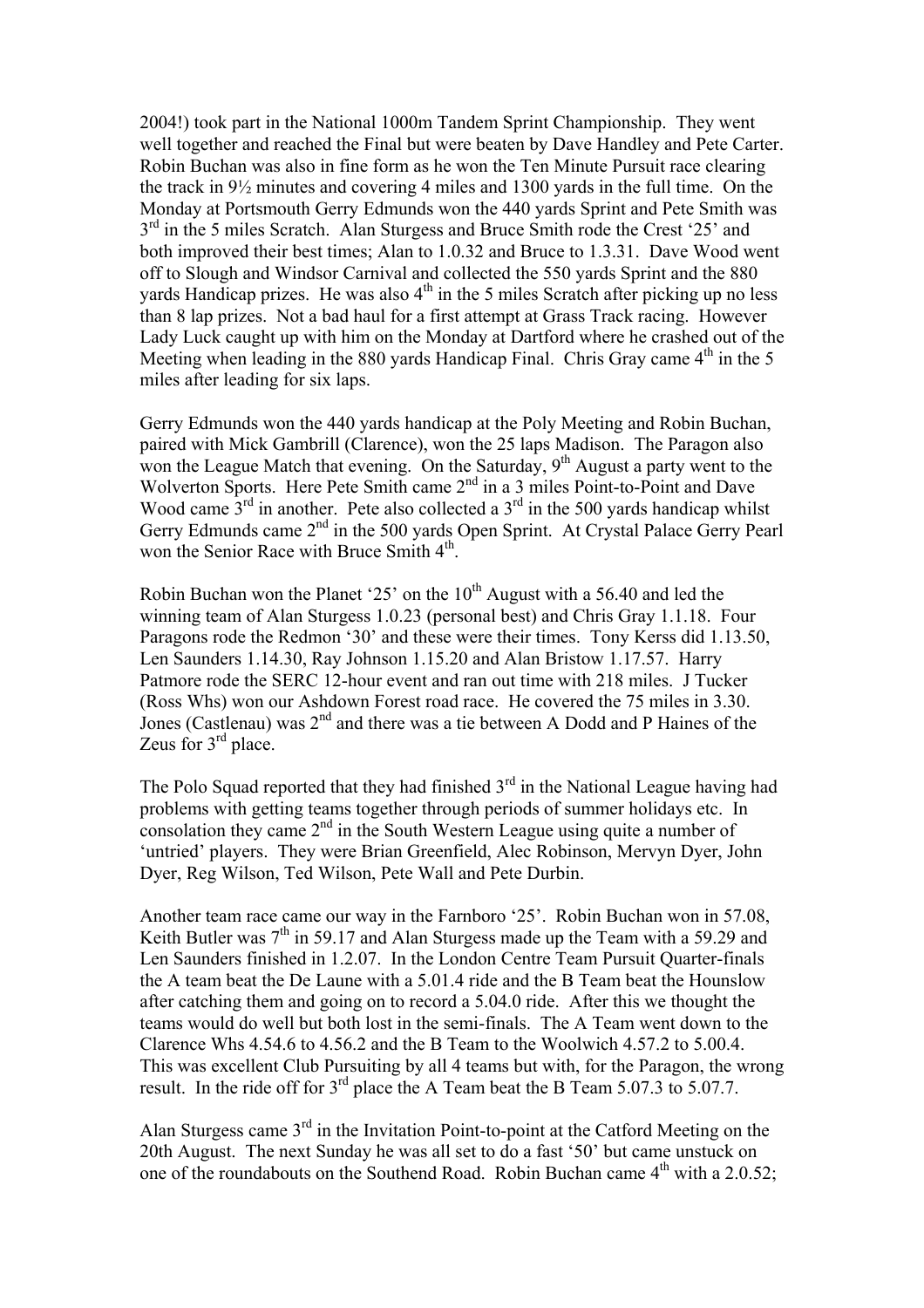Len Saunders did 2.5.45, Chris Gray 2.5.49 and Tony Kerss 2.6.09 for  $2<sup>nd</sup>$  Team award.

On Thursday  $27<sup>th</sup>$  August at Paddington Track Alan Sturgess, Alan Baxendine, Chris Gray and Pete Smith beat the Polytechnic by 0.6" in the Semi-Finals and the Willesden by 0.2" in the Final to win the West London CA Team Pursuit Championship. The next evening Alan Sturgess beat Ron Stretton's 1000m Record with a 1.14.6 ride at Herne Hill. John Smart, with his Met Police racing jersey on finished the North Middx & Herts '100' in 4.57.12.

At the De Laune meeting Robin Buchan teamed up with his workmate Mike Gambrill (Clarence Whs) to win the 30 laps Madison. In the shorter events Pete Smith was  $2<sup>nd</sup>$ and Alan Sturgess  $3<sup>rd</sup>$  in the 550 yards Handicap. At the WLCA Meeting the Team Pursuit squad of Alan Baxendine, Pete Smith, Alan Sturgess and Chris Gray beat the Poly in the Semi-finals of the WLCA Championship. Later in the Meeting they beat the Willesden to take the Gold Medals. Our team at the National Championship was not so successful going out in the quarter-finals to the Melling Whs. Alan Sturgess won the Pursuit part of the Club Track Championship in 5.17.6 with Robin Buchan in  $2<sup>nd</sup>$  place, 5.18, and Keith Butler  $3<sup>rd</sup>$  in 5.27.8. Alan Sturgess rode another 1000m time trail and lowered the Record again this time to 1.14.2.

The Rotherham Cup was held in conjunction with the SCCU 12hours event. Only three men went to the start and it was a win in his first 12hours event for Keith Butler. It turned out to be one of the closely contested 12hour events for some years. At the 100 miles point Brian Wray (Bec) was leading in 4.41.12 and six riders were within 2.30 of him. Keith Butler being one of them at 2.11. After this point the realisation of what he had to do hit Keith. He is reported as saying" "I looked at my watch and thought – that's 5 hours done – only 7 more to go - and I blew! I caught a man for 30 minutes coming out of Horsham and at Alfold (10 miles later) he was still with me! John Cleeve took 5.0.38 for the 100 miles and Harry Patmore 5.14.00. However Keith pressed on and gradually recovered. Entering the Finishing Circuit at 200 miles Dick Wiseman was leading in 9.46.53 and Keith was 18 minutes slower in 10.4.12. John Cleeve reached this spot in 10.38 whilst Harry was through in 10.22 but had missed a detour. The last two hours were very reminiscent of Stan Butler's strong finishes as Keith cut back the time on those in front of him. Unfortunately his rivals were between 6 and 17 minutes quicker at the 200 miles point so while he closed remorselessly on them he failed to pick up a single place! Just to rub it in the  $4<sup>th</sup>$ ,  $5<sup>th</sup>$ and  $6<sup>th</sup>$  placed riders all finished at the same Timekeeper as Keith! While only  $7<sup>th</sup>$  in the event proper he covered 239.59 miles for a respectable first effort to win the Cup and the Bill Saggers Novice award. (The Event Handicapper was under no illusions as he gave Keith only 2 miles). John Cleeve ran out time with 228.98 miles finding a 76" fixed wheel too small a gear and Harry Patmore 216.25 miles. In the Becontree Whs '25' Robin Buchan came  $2<sup>nd</sup>$  to Ken Craven (Crescent) with a 57.47 and Tony Kerss got 'under' for the first time for several years with a 59.43. Len Saunders finished in 1.0.31. In the  $29<sup>th</sup>$  Whs event Chris Gray improved to a 59.27 and Alan Bristow to 1.3.21. Denis Morley and John Dyer rode the Clarence '25' and recorded a 1.4.10 and 1.7.06 respectively.

The following week the Fryco Cup '50' was held in pouring rain and Keith Butler showed that he had no ill effects from the 12 hours jaunt the previous weekend. His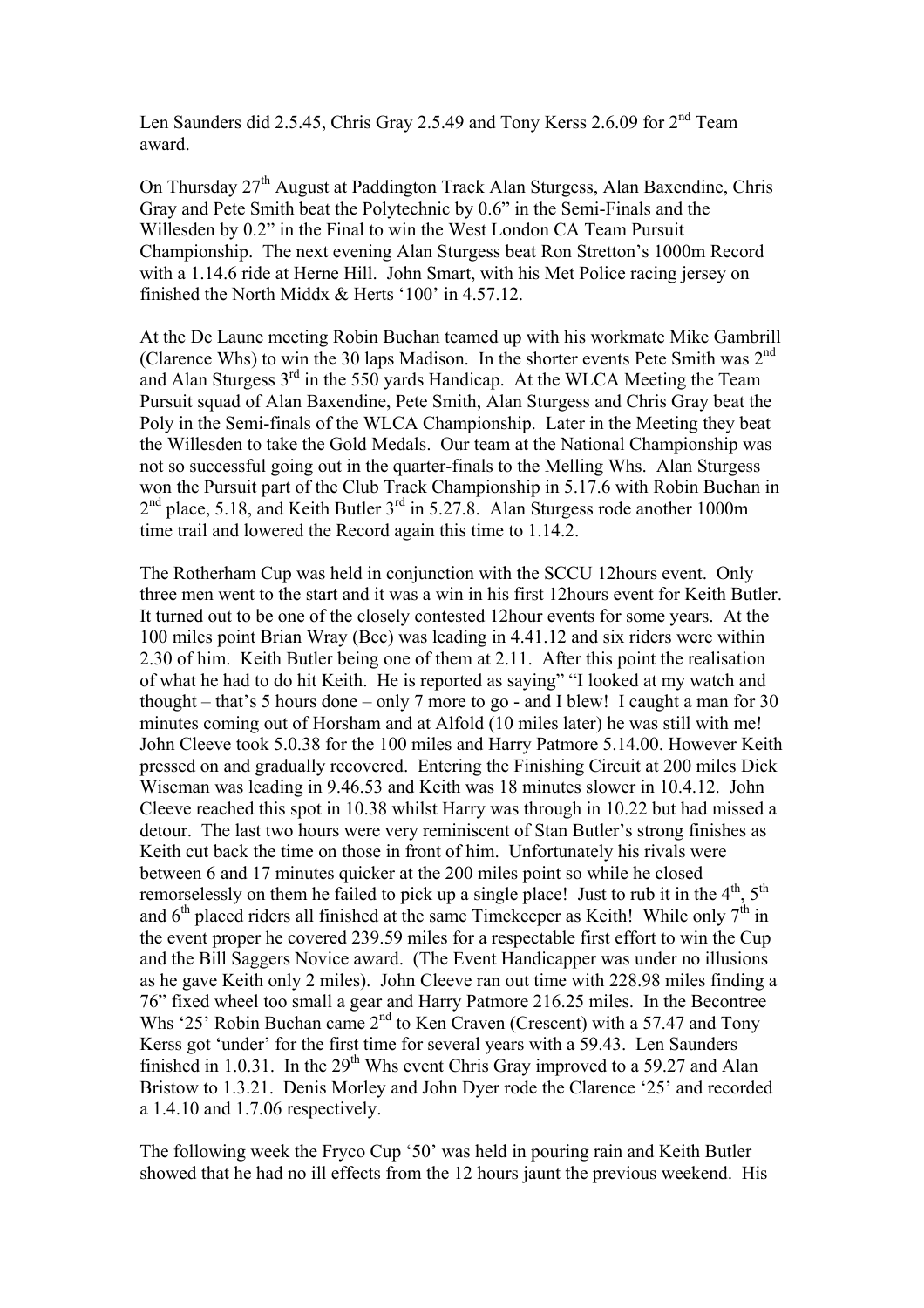time was 2.7.17. Len Saunders came in with 2.9.11 for  $2<sup>nd</sup>$  place. Alan Bristow was riding his first '50' almost did a repeat of his first '25'. He started 5 minutes in front of Keith Butler and at the last turn at Horsham he had only lost one of those minutes then, again on the Crawley by-pass, he blew. Keith caught and passed Alan but was so concerned that immediately he crossed the Finish line he turned and went back down the road to check that Alan was still upright. "I've never seen Alan in such a state!" he said. Alan actually finished in 2.18.24, that is not a bad first '50' but is still one of those 'might-have-beens'. Keith also took the handicap but only by some 24 seconds from Len with Alan Bristow 3<sup>rd</sup>. Robin Buchan went down to Exeter to ride the Efford '25' and produced a 56.58 but that was only good enough for  $3<sup>rd</sup>$  place. Alan Baxendine went down to Lee-on-Solent and came 3<sup>rd</sup> in the Royal Navy CA massed start race.

At the Meeting of Champions on the  $13<sup>th</sup>$  September Dave Wood came  $3<sup>rd</sup>$  in the 550 yards handicap. Robin Buchan came  $1<sup>st</sup>$  in the 10 Minute Invitation Pursuit with Alan Sturgess in  $3<sup>rd</sup>$  place. Wally Happy came out behind the Lambrettas and came  $2<sup>nd</sup>$  in the 15 miles paced race. On the  $14<sup>th</sup>$  September Keith Butler rode the Viking '50'but had an 'off' day finishing with 2.2.31 for 15<sup>th</sup> place. Dave Morley was our best rider in the Anerley Middlemarkers '25' with a 1.5.55. Harry Patmore finished in 1.6.59 his best ever ride at 41 years of age! John Dyer 1.7.16 and Geoff Osbourne 1.13.30 completed the list of Paragon finishers. Tony Kerss did a 1.0.53 in the Colchester '25' and Alan Bristow did a 1.3.

On the  $21<sup>st</sup>$  September another Team race came our way in the WLCA '25'. Tony Kerss led the team with a 1.0.21; Chris Gray did 1.0.54 and Len Saunders a 1.1.13. Alan Bristow did 1.3.05 for a personal best.

The George Brake Tournament saw 5 Paragon Teams and return appearances from 'Shaggy' Butler, 'Ching' Allin and Bert Charlton. The C Team reached the semifinals and collected a medal. The Club had representative players in the Birmingham v London games played at Hurlingham. Bob Reddin, Charlie Watkins and Alec Bird being the selected players. Keith Ongley was picked for a Youth International playing for England against Wales. Exhibition matches were played at Bournemouth and the two teams had an excellent week-end as well as promoting Polo to another area. The Paragon will have three teams in the Croydon Winter League.

Keith Butler punctured in the Redhill '50' when leading at the 25 miles checkpoint. Tony Kerss also punctured but continued to finish in 2.13.20. However all was not lost as Alan Sturgess came  $4<sup>th</sup>$  in 2.7.30, Chris Gray finished in 2.8.51 and Len Saunders 2.11.57 to ensure the Paragon won the Team race.

There were 17 entries for the Mayne Cup event of which 13 started on a warm but wet morning. Alan Sturgess stormed round the Pound Hill course in 1.1.48 to take the fastest time award from Les Black, 1.2.56, and Keith Butler 1.3.00. Man of the Day was Les Black who had, obviously, conned the handicapping committee into giving him 3 minutes. His nett 59.56 was far too good for Alan Sturgess' 1.1.18 and Alan Baxendine's 1.2.15

There was a very poor entry for the Hill Climb when only 3 riders attempted Ranmore Common. Les Black romped up in 4.03 to win easily from Keith Butler 4.31 and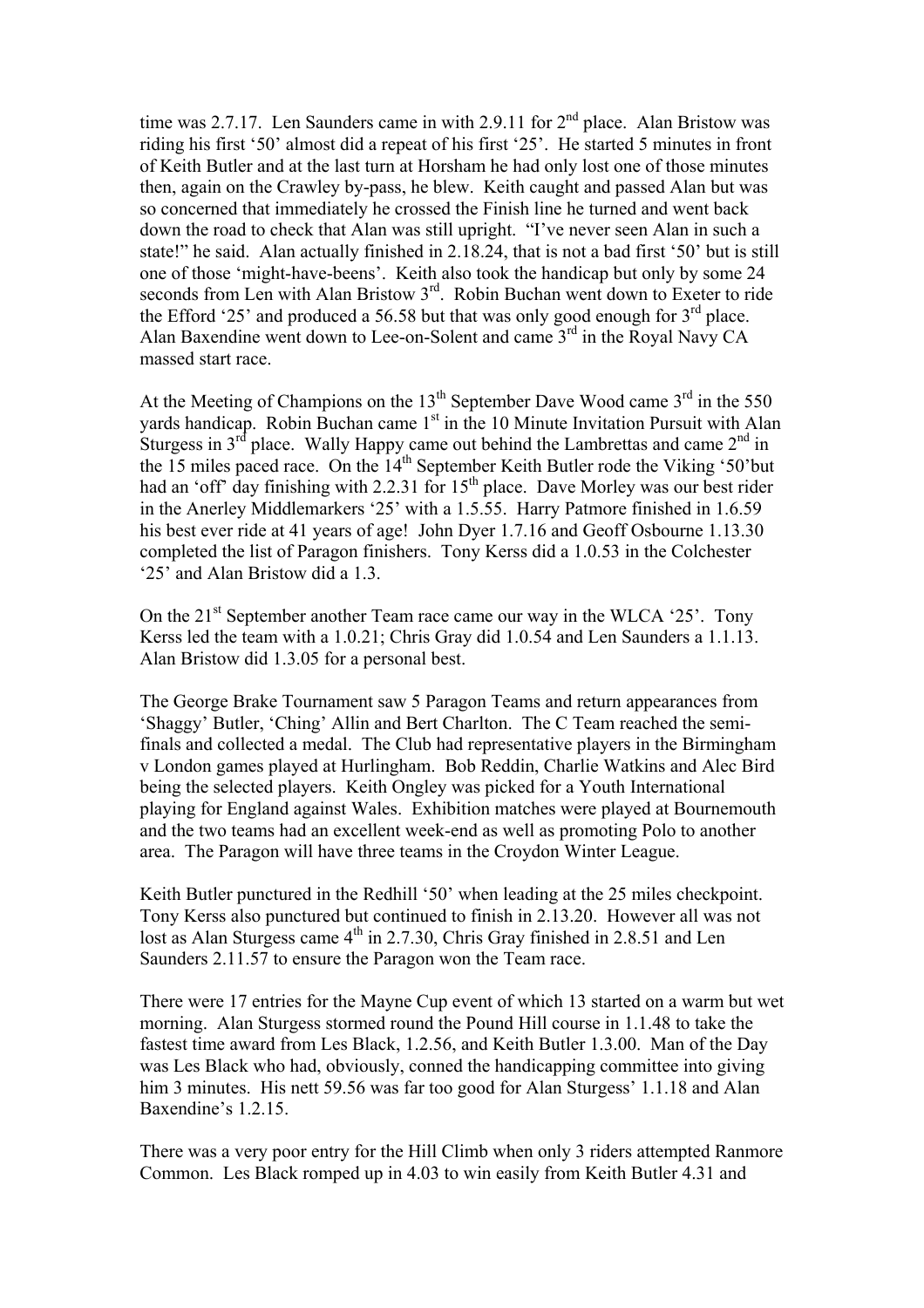Dave Morley 4.46. Alan Sturgess rode the Brentwood '25' and did a 59.12 to round off an excellent season. The Club now had 5 riders that could be expected to ride a 25 miles time trial under one hour.

News from the Polo Front is that the A Team has beaten Clarencourt 18 –9 and the B Team  $19 - 12$ . The B Team has also lost to Ravens  $13 - 19$  and Woodberry A  $5 - 9$ . The C Team (Juniors) lost to Aces B  $4 - 6$  but beat Beulah  $7 - 6$ . On the Polo field we had four teams in the George Brake Memorial Tournament but only the C Team reached the semi-finals

In the Versatile CC cyclo-cross event at Biggin Hill Keith Butler came 3<sup>rd</sup>. No other details available. Phil Griffin came  $14<sup>th</sup>$  in the De Laune time trial cyclo-cross at Biggin Hill and then was  $6<sup>th</sup>$  in the Harrow & Rickmansworth event at Herongate. Keith Butler and Dave Wood rode the Roller event at the RTTC Concert at the Albert Hall. Dave reached the Final to finish in  $4<sup>th</sup>$  place.

Keith Butler came  $6<sup>th</sup>$  in the Army CU Best All-rounder Competition. His times of 57.11, 2.3.27 and 4.29.40 for the 25,50 and 100 miles gave him an average of 24.260. Ray Booty (Ericson Whs) won with an average speed of 25.453.

Keith won the Club Open Road Championship (23.231 mph) with Harry Patmore in  $2<sup>nd</sup>$  place (20.498 mph). He also won the Club Events Championship with an average speed of 22.370 mph.

Alan Baxendine won the Massed Start Championship with 13 points. He was  $2<sup>nd</sup>$  in the Bognor Regis road race,  $3<sup>rd</sup>$  at Lee-on-Solent,  $5<sup>th</sup>$  in the Hounslow event and had  $6<sup>th</sup>$  places at Mallory Park and the SCCU Championship. Keith Butler came  $2<sup>nd</sup>$  with 12 points with a  $6<sup>th</sup>$  at Crystal Palace to add to the results mentioned in this account. Gerry Pearl was  $3<sup>rd</sup>$  with 11 points with a  $2<sup>nd</sup>$  place in the SCCU Championship to go with his Crystal Palace win.

Alan Sturgess has been awarded the Most Improved Track rider prize. Alan Baxendine won the Club Track Championship with 5 pts from Pete Smith (4 pts) and Alan Sturgess (3 pts).

|    | <b>Scratch Result</b> | $25$ h/c           |                | <b>Handicap Result</b> |         |         |
|----|-----------------------|--------------------|----------------|------------------------|---------|---------|
| 21 | <b>Entries</b>        | <b>Jim Fox Cup</b> |                |                        |         |         |
| 14 | <b>Starters</b>       | 30.3.58            |                |                        |         |         |
| 13 | Finishers             |                    |                |                        |         |         |
|    |                       |                    |                |                        |         |         |
| 1  | Buchan R              | 0.59.59            | 1              | Saunders L             | 4.30    | 0.59.33 |
| 2  | Saunders L            | 1.04.03            | $\overline{2}$ | Cleeve J               | 8.00    | 0.59.37 |
| 3  | <b>Burnard N</b>      | 1.06.41            | 3              | Buchan R               | Scratch | 0.59.59 |
| 4  | Happy W               | 1.06.46            | 4              | <b>Burnard N</b>       | 6.00    | 1.00.41 |
| 5  | Amsdell B             | 1.07.19            | 5              | Hamblen S              | 8.30    | 1.00.41 |
| 6  | Cleeve J              | 1.07.37            | 6              | Hodder P               | 7.45    | 1.00.54 |
| 7  | Morley D              | 1.08.24            | 7              | Amsdell B              | 5.00    | 1.01.49 |
| 8  | Kerss AD              | 1.08.34            | 8              | Morley D               | 6.00    | 1.02.24 |
| 9  | Hodder P              | 1.08.39            | 9              | Burn M                 | 8.30    | 1.02.42 |
| 10 | Hamblen S             | 1.09.11            | 10             | Happy W                | 4.00    | 1.02.46 |

## **Club Time Trial Results**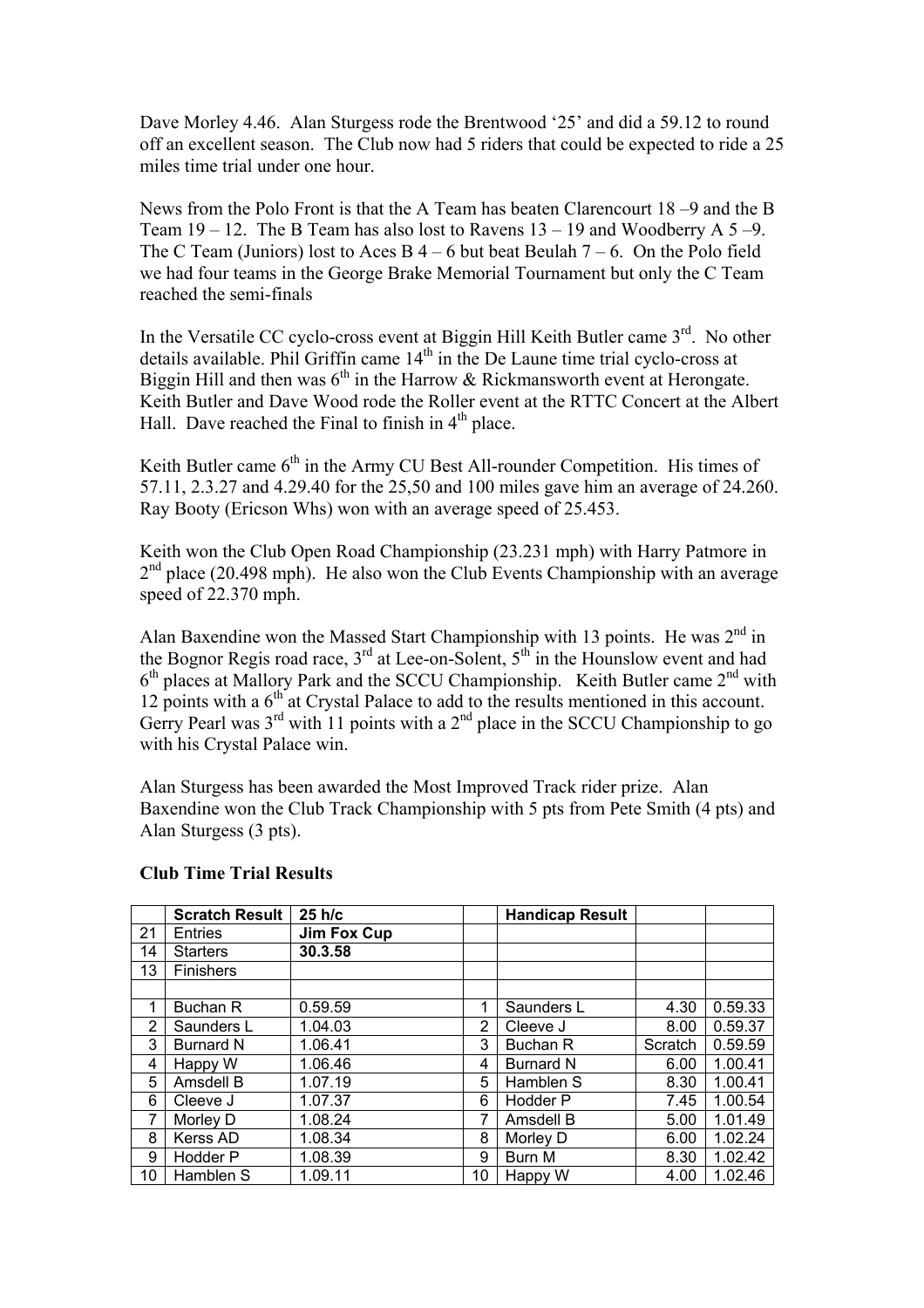| 11              | Baxendine A                  | 1.09.31                   | 11                      | Kerss AD                    | 3.30         | 1.05.04              |
|-----------------|------------------------------|---------------------------|-------------------------|-----------------------------|--------------|----------------------|
| 12              | Burn M                       | 1.11.12                   | 12                      | Baxendine A                 | 4.00         | 1.05.31              |
| 13              | Thompson F                   | 1.16.01                   | 13                      | Thompson F                  | 8.00         | 1.08.01              |
|                 |                              |                           |                         |                             |              |                      |
|                 | <b>Scratch Result</b>        | 30 h/c                    |                         | <b>Handicap Result</b>      |              |                      |
| 22              | Entries                      | <b>Dave London Trophy</b> |                         |                             |              |                      |
| 19              | <b>Starters</b>              | 4.5.58                    |                         |                             |              |                      |
| 18              | Finishers                    |                           |                         |                             |              |                      |
|                 |                              |                           |                         |                             |              |                      |
| $\mathbf 1$     | Saunders L                   | 1.15.20                   | 1                       | Saunders L                  | 1.45         | 1.13.25              |
| $\overline{2}$  | <b>Kerss AD</b>              | 1.16.17                   | $\overline{2}$          | Kerss AD                    | 1.30         | 1.14.47              |
| $\overline{3}$  | Ingman L                     | 1.17.21                   | 3                       | Hamblen S                   | 7.00         | $1.\overline{14.51}$ |
| $\overline{4}$  | Happy W                      | 1.17.49                   | $\overline{\mathbf{4}}$ | Smith P                     | 3.30         | 1.15.28              |
| 5               | Amsdell B                    | 1.18.52                   | 5                       | Cleeve J                    | 5.00         | 1.15.36              |
| 6               | Smith P                      | 1.18.58                   | 6                       | Amsdell B                   | 3.15         | $1.\overline{15.37}$ |
| $\overline{7}$  | <b>Burnard N</b>             | 1.19.16                   | $\overline{7}$          | <b>Burnard N</b>            | 3.30         | 1.15.46              |
| 8               | Cleeve J                     | 1.20.36                   | 8                       | Happy W                     | 2.00         | 1.15.49              |
| 9               | Hamblen S                    | $1.21.\overline{51}$      | $\boldsymbol{9}$        | Dyer J                      | 7.30         | $1.\overline{15.50}$ |
| 10              | Vallack J                    | 1.22.08                   | 10                      | <b>Vallack M</b>            | 7.30         | 1.16.02              |
| 11              | Patmore H                    | 1.22.25                   | 11                      | Vallack J                   | 6.00         | 1.16.08              |
| 12              | Thompson F                   | 1.23.10                   | 12                      | Patmore H                   | 7.00         | $1.\overline{16.25}$ |
| 13              | Dyer J                       | 1.23.20                   | 13                      | Burn M                      | 7.00         | 1.16.34              |
| 14              | Vallack M                    | 1.23.32                   | 14                      | Thompson F                  | 6.00         | 1.17.10              |
| 15              | Burn M                       | 1.23.34                   | $\overline{15}$         | Ingman L                    | Scratch      | 1.17.21              |
| 16              | Vallack B                    | 1.23.50                   | 16                      | Vallack B                   | 6.15         | 1.17.35              |
| 17              | Norris A                     | 1.26.33                   | 17                      | Osborn G                    | 8.00         | 1.19.29              |
| 18              | Osborn G                     | 1.27.39                   | 18                      | Norris <sub>A</sub>         | 4.00         | 1.22.33              |
|                 |                              |                           |                         |                             |              |                      |
|                 | <b>Scratch Result</b>        | 100 $h/\overline{c}$      |                         | <b>Handicap Result</b>      |              |                      |
|                 |                              |                           |                         |                             |              |                      |
| 7               | Entries                      | <b>Goss Green Cup</b>     |                         |                             |              |                      |
| 4               | <b>Starters</b>              | 20.7.58                   |                         |                             |              |                      |
| 4               | Finishers                    |                           |                         |                             |              |                      |
|                 |                              |                           |                         |                             |              |                      |
| $\mathbf{1}$    | <b>Butler KS</b>             | 4.31.03                   | 1                       | Gray C                      | 13.00        | 4.19.38              |
| $\overline{2}$  | Gray C                       | 4.32.38                   | $\overline{2}$          | <b>Butler KS</b>            | 10.00        | 4.21.03              |
| 3               | Patmore H                    | 5.09.42                   | 3                       | <b>Hill A</b>               | 50.00        | 4.25.42              |
| $\overline{4}$  | <b>Hill A</b>                | 5.15.42                   | $\overline{4}$          | Patmore H                   | 39.00        | 4.30.42              |
|                 |                              |                           |                         |                             |              |                      |
|                 | Scratch Result               | <b>Purley -Brighton</b>   |                         | <b>Handicap Result</b>      |              |                      |
|                 |                              | 22.6.58                   |                         |                             |              |                      |
|                 | $26$   Entries               |                           |                         |                             |              |                      |
| 22              | <b>Starters</b>              |                           |                         |                             |              |                      |
| 22              | Finishers                    |                           |                         |                             |              |                      |
|                 |                              |                           |                         |                             |              |                      |
| 1               | Saunders L                   | 1.47.15                   | 1                       | Saunders L                  | 2.30         | 1.44.45              |
| $\overline{2}$  | Ingman L                     | 1.48.20                   | $\overline{2}$          | <b>Bristow AA</b>           | 4.30         | 1.44.57              |
| 3               | <b>Bristow AA</b>            | 1.49.27                   | 3                       | Johnson R                   | 5.00         | 1.45.29              |
| 4               | Gray C                       | 1.49.47                   | 4                       | Morley D                    | 8.00         | 1.47.32              |
| 5               | Johnson R                    | 1.50.29                   | 5                       | <b>Black L</b>              | 5.30         | 1.47.57              |
| 6               | <b>Black L</b>               | 1.51.27                   | 6                       | Smith B                     | 3.30         | 1.48.14              |
| 7               | Sturgess A                   | 1.51.37                   | 7                       | Smart J                     | 7.00         | 1.48.17              |
| 8               | Smith B                      | 1.51.44                   | 8                       | Ingman L                    | Scratch      | 1.48.20              |
| 9               | Smith P                      | 1.54.31                   | 9                       | Gray C                      | 1.00         | 1.48.47              |
| 10              | Smart J                      | 1.55.17                   | 10                      | Sturgess A                  | 2.45         | 1.48.52              |
| 11              | Morley D                     | 1.55.32                   | 11                      | Cleeve J                    | 7.00         | 1.49.07              |
| 12 <sub>2</sub> | Amsdell B                    | 1.55.36                   | 12                      | Patmore H                   | 9.00         | 1.49.56              |
| 13<br>14        | <b>Burnard N</b><br>Cleeve J | 1.55.46<br>1.56.07        | 13<br>14                | Smith P<br><b>Burnard N</b> | 4.00<br>5.00 | 1.50.31<br>1.50.46   |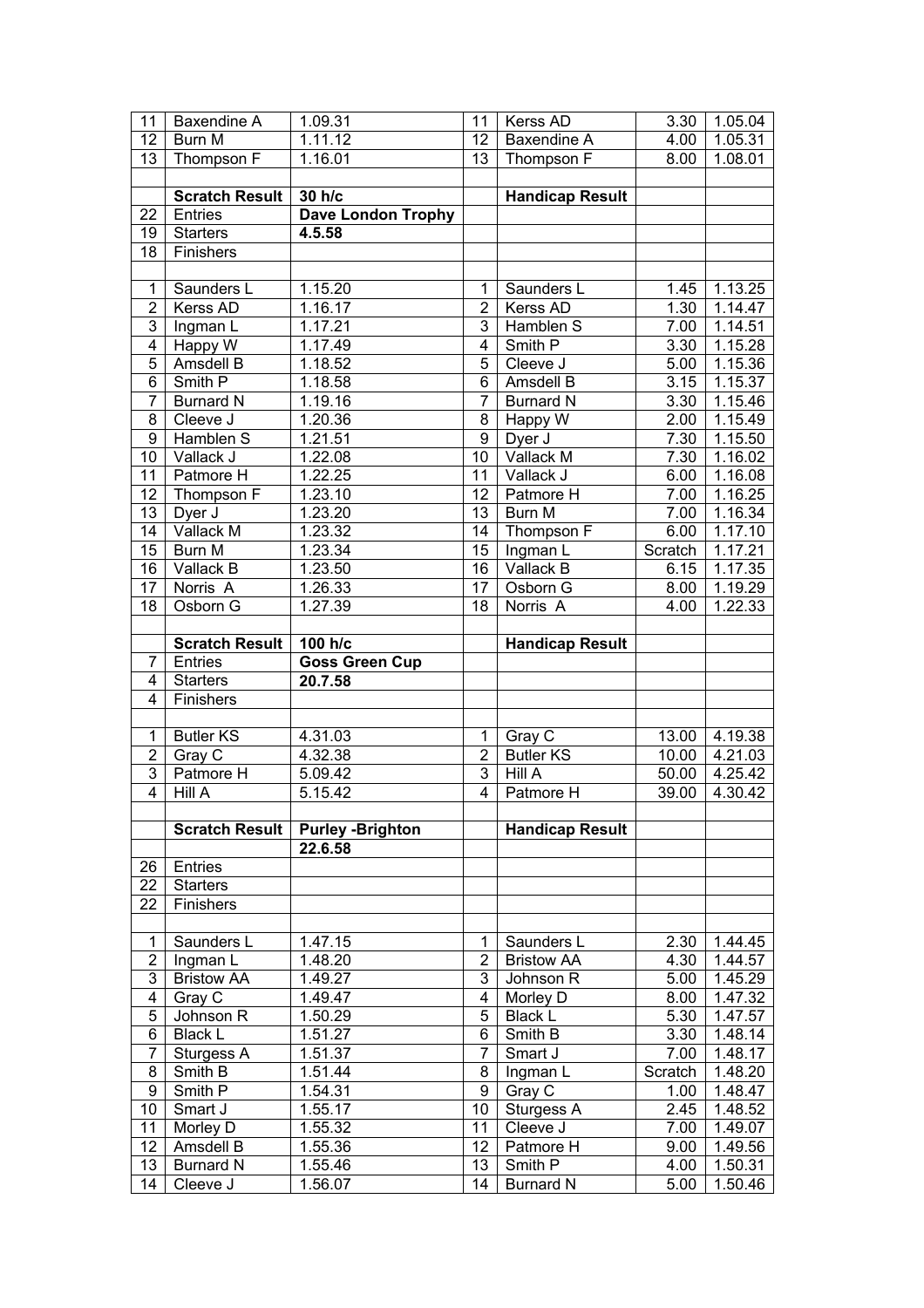| 15                  | Patmore H                       | 1.58.56              | 15              | Amsdell B                       | 4.15          | 1.51.21                         |
|---------------------|---------------------------------|----------------------|-----------------|---------------------------------|---------------|---------------------------------|
| 16                  | Happy W                         | 2.03.56              | 16              | Sams F                          | 10.00         | 1.57.58                         |
| 17                  | Sams F                          | 2.07.58              | 17              | Wall P                          | 10.00         | 1.58.22                         |
| $\overline{18}$     | Wall P                          | 2.08.22              | 18              | Osborn G                        | 11.00         | 2.00.35                         |
| 19                  | Osborn G                        | 2.11.35              | 19              | Happy $\overline{W}$            | 2.00          | 2.01.56                         |
| 20                  | Greenfield P                    | 2.11.56              | 20              | Greenfield P                    | 6.00          | 2.05.56                         |
| 21                  | Thompson F                      | 2.17.07              | $\overline{21}$ | Thompson F                      | 8.00          | 2.09.07                         |
| 22                  | Greenfield B                    | $2.\overline{29.56}$ | 22              | Greenfield B                    | 10.00         | 2.19.56                         |
|                     |                                 |                      |                 |                                 |               |                                 |
|                     | <b>Scratch Result</b>           | 25 h/c               |                 | <b>Handicap Result</b>          |               |                                 |
| 19                  | Entries                         | 27.7.58              |                 |                                 |               |                                 |
| 19                  | <b>Starters</b>                 |                      |                 |                                 |               |                                 |
| 19                  | Finishers                       |                      |                 |                                 |               |                                 |
| $\mathbf{1}$        | Gray $\overline{C}$             | 1.01.11              | 1               | Greenfield B                    | 10.00         | 0.55.50                         |
| $\overline{2}$      | Ingman L                        | 1.01.12              | $\overline{2}$  | Wood D                          | 7.00          | 0.56.02                         |
| $\overline{3}$      | Kerss AD                        | 1.01.50              | $\overline{3}$  | Johnson R                       | 4.30          | 0.58.44                         |
| $\overline{4}$      | Sturgess A                      | 1.01.58              | $\overline{4}$  | Smith P                         | 3.45          | 0.59.19                         |
| $\overline{5}$      | <b>Black L</b>                  | $1.\overline{02.11}$ | 5               | <b>Black L</b>                  | 2.45          | 0.59.26                         |
| $\overline{6}$      | Happy W                         | 1.02.46              | $\overline{6}$  | Patmore H                       | 7.00          | 0.59.45                         |
| $\overline{7}$      | Wood D                          | 1.03.02              | $\overline{7}$  | Dyer J                          | 7.30          | 0.59.51                         |
| $\overline{8}$      | Smith P                         | 1.03.04              | 8               | Sturgess A                      | 1.45          | 1.00.13                         |
| $\overline{9}$      | Johnson R                       | $1.\overline{03.14}$ | $\overline{9}$  | Kerss AD                        | 1.00          | 1.00.50                         |
| $\overline{10}$     | <b>Bristow AA</b>               | 1.03.31              | 10              | <b>Bristow AA</b>               | 2.30          | 1.01.01                         |
| 11                  | Edmunds G                       | $1.\overline{04.24}$ | 11              | Gray C                          | Scratch       | 1.01.11                         |
| $\overline{12}$     | Greenfield B                    | $1.\overline{05.50}$ | 12              | Ingman L                        | Scratch       | 1.01.12                         |
| $\overline{13}$     | Patmore H                       | 1.06.45              | 13              | Hodder P                        | 7.15          | 1.01.26                         |
| 14                  | $Dyer$ J                        | $1.\overline{07.21}$ | 14              | Happy W                         | 1.15          | 1.01.31                         |
| 15                  | Langenbruch R                   | 1.08.40              | 15              | Hill A                          | 9.00          | 1.02.05                         |
| 16                  | <b>Hodder P</b>                 | 1.08.41              | 16              | Edmunds G                       | 2.15          | 1.02.09                         |
| $\overline{17}$     | Burn M                          | 1.10.36              | $\overline{17}$ | Osborn G                        | 10.00         | $1.\overline{02.22}$            |
| 18                  | HillA                           | 1.11.05              |                 | Langenbruch R                   |               | T.T                             |
| $\overline{19}$     | Osborn G                        | 1.12.22              |                 | Burn M                          |               | $\overline{T}$ . $\overline{T}$ |
|                     |                                 |                      |                 |                                 |               |                                 |
|                     | <b>Scratch Result</b>           | $12$ hrs             |                 |                                 |               |                                 |
|                     |                                 | <b>Rotherham Cup</b> |                 |                                 |               |                                 |
| $\mathbf{3}$        |                                 |                      |                 |                                 |               |                                 |
|                     |                                 |                      |                 |                                 |               |                                 |
|                     | Entries                         | 30.8.58              |                 |                                 |               |                                 |
| $\overline{3}$      | <b>Starters</b>                 |                      |                 |                                 |               |                                 |
| $\overline{3}$      | Finishers                       |                      |                 |                                 |               |                                 |
|                     |                                 |                      |                 |                                 |               |                                 |
| $\mathbf{1}$        | <b>Butler KS</b>                | 239.59               |                 |                                 |               |                                 |
| $\overline{2}$      | Cleeve J                        | 226.98               |                 |                                 |               |                                 |
| $\overline{3}$      | Patmore H                       | 216.25               |                 |                                 |               |                                 |
|                     |                                 |                      |                 |                                 |               |                                 |
|                     | <b>Scratch Result</b>           | 50 h/c               |                 | <b>Handicap Result</b>          |               |                                 |
|                     |                                 | <b>Fryco Cup</b>     |                 |                                 |               |                                 |
| 6<br>6              | Entries<br><b>Starters</b>      | 7.9.58               |                 |                                 |               |                                 |
| 4                   |                                 |                      |                 |                                 |               |                                 |
|                     | Finishers                       |                      |                 |                                 |               |                                 |
|                     |                                 |                      | 1               |                                 |               |                                 |
| $\mathbf{1}$        | <b>Butler KS</b>                | 2.07.17              | 1               | <b>Butler KS</b>                | Scratch       | 2.07.17                         |
| $\overline{2}$<br>3 | Saunders L<br><b>Bristow AA</b> | 2.09.11<br>2.16.24   | 10              | Saunders L<br><b>Bristow AA</b> | 1.30          | 2.07.41                         |
| $\overline{4}$      |                                 | 2.23.58              | 11              | Morley D                        | 8.00<br>10.00 | 2.08.24<br>2.13.58              |
|                     | Morley D                        |                      |                 |                                 |               |                                 |
|                     |                                 |                      |                 |                                 |               |                                 |
|                     |                                 |                      |                 |                                 |               |                                 |
|                     |                                 |                      |                 |                                 |               |                                 |